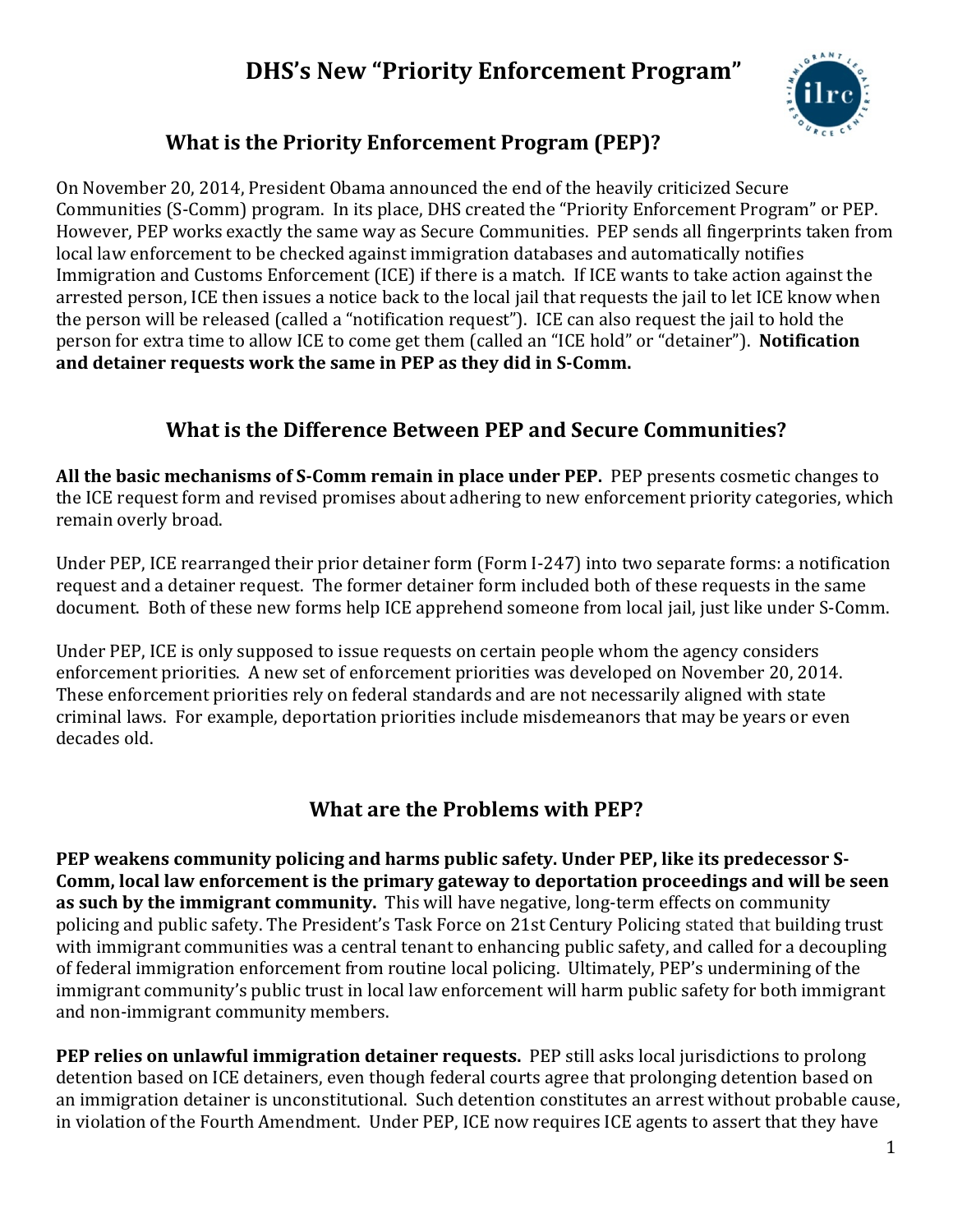# **DHS's New "Priority Enforcement Program"**

probable cause before issuing a hold request. However, there is no procedure for review of probable cause by a neutral magistrate, either before or after the detention. The hold

request makes blanket, non-specific assertions of probable cause merely by rewording the checkboxes on the form. PEP perpetuates the same problems as S-Comm, and ICE detainer requests still fall far short of actual legal and constitutional requirements. Nonetheless, PEP continues to rely on these requests wherever a local law enforcement agency is willing to comply.

**PEP also relies on requests for notification of release which may lead to constitutional violations and local liability.** Requests for notification are request for notice of when someone is going to be released from criminal custody. While they do not technically require additional detention, they very well could lead to unconstitutional detention in practice. Notification requests are not reviewed by a judge and are likely to lead to prolonged detention if the jail is waiting for ICE to coordinate a person's release, as has already happened in some jurisdictions.

**The agency administering PEP lacks any accountability. Whether ICE will actually follow the PEP** guidance, and whether PEP will result in fewer ICE requests than under S-Comm remains to be seen. ICE's track record in following previous policy directives about enforcement priorities leaves this very much in doubt. Already, the agency has disposed of Secretary Johnson's requirement that ICE issue hold requests only in special circumstances. ICE has made plain that it intends to use detainer requests whenever there is probable cause that the person could be deportable under immigration law. Probable cause, as a minimum constitutional requirement for arrest, is hardly a reasonable understanding of 'special circumstances.' Moreover, based on ICE's long history of failure to implement DHS policy guidance, it is unlikely that ICE will even follow the enforcement priorities. There are no mechanisms in place to track violations or to hold local ICE agents accountable if they do not follow the guidance.

**PEP** will interfere with the criminal justice process. Under PEP, as with S-Comm, ICE requests and ICE involvement in the criminal justice process can lead to the detention of people who need to attend hearings in local court, resulting in confusion in the court system and undermining basic access to justice for defendants and victims alike. Moreover, ICE requests are often used as basis to deny bail or other much needed rehabilitative programs. As a result, immigrants are barred from treatment or counseling programs that they need, and the community is more at risk.

**PEP continues to rely on local governments to do immigration work at their own expense.** DHS employs tens of thousands of ICE agents to carry out immigration enforcement and deportation proceedings. The federal government already spends more money on immigration enforcement than all other federal law enforcement agencies combined. Nonetheless, the agency continues to shunt the burdens of this work onto local law enforcement as much as possible. PEP is very much part of the same scheme that asks local jails to hold people at their own cost, call ICE whenever the jail is releasing a noncitizen, and give ICE agents access to local data. In return, the localities are blamed for bad policing and held liable for unlawful detention, which ICE will not indemnify.

**PEP involves indiscriminate immigration status checks.** S‐Comm created an unprecedented mandate for local police to run immigration status checks on every single individual booked into custody. This immigration dragnet incentivized racial profiling by enabling police to make arrests just to funnel people to deportation proceedings, and the program dramatically increased deportations. Errors in DHS databases also led to the unlawful detention and even deportation of numerous U.S. citizens and lawful residents. Shockingly, the forced immigration status checks at the heart of S-Comm remain unchanged